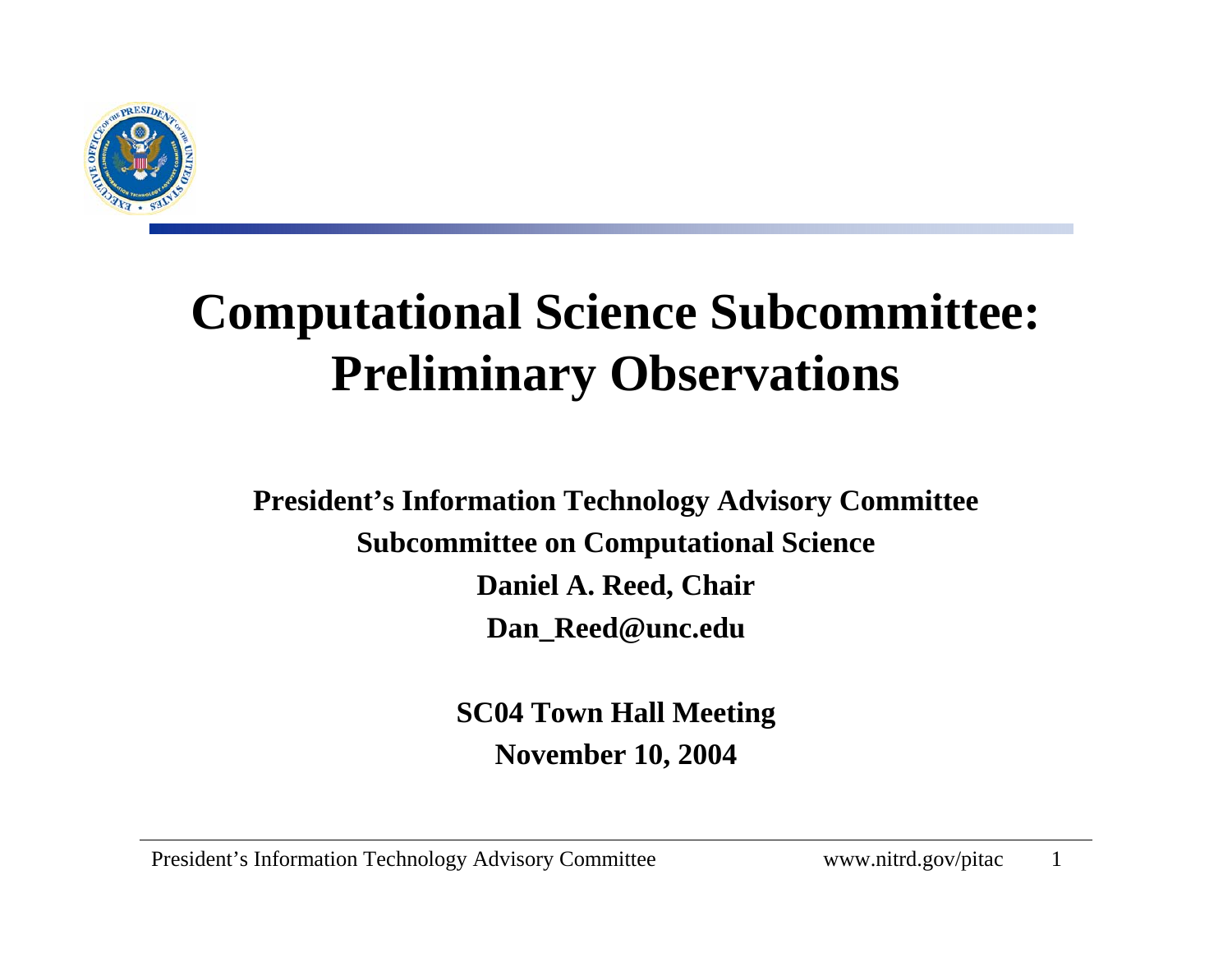

#### **About the President's Information Technology Advisory Committee (PITAC)**

- PITAC members are appointed by the President to provide independent expert advice on maintaining America's preeminence in advanced information technology.
- Chartered by Congress under the High-Performance Computing Act of 1991 (P. L. 102-194) and the Next Generation Internet Act of 1998 (P. L. 105-305). It is formally renewed through Presidential Executive Orders.
- • Federally chartered advisory committee operating under the Federal Advisory Committee Act (FACA) (Public Law 92-463) and other Federal laws governing such activities.
- Reports to the President through the Office of Science and Technology Policy, Executive Office of the President.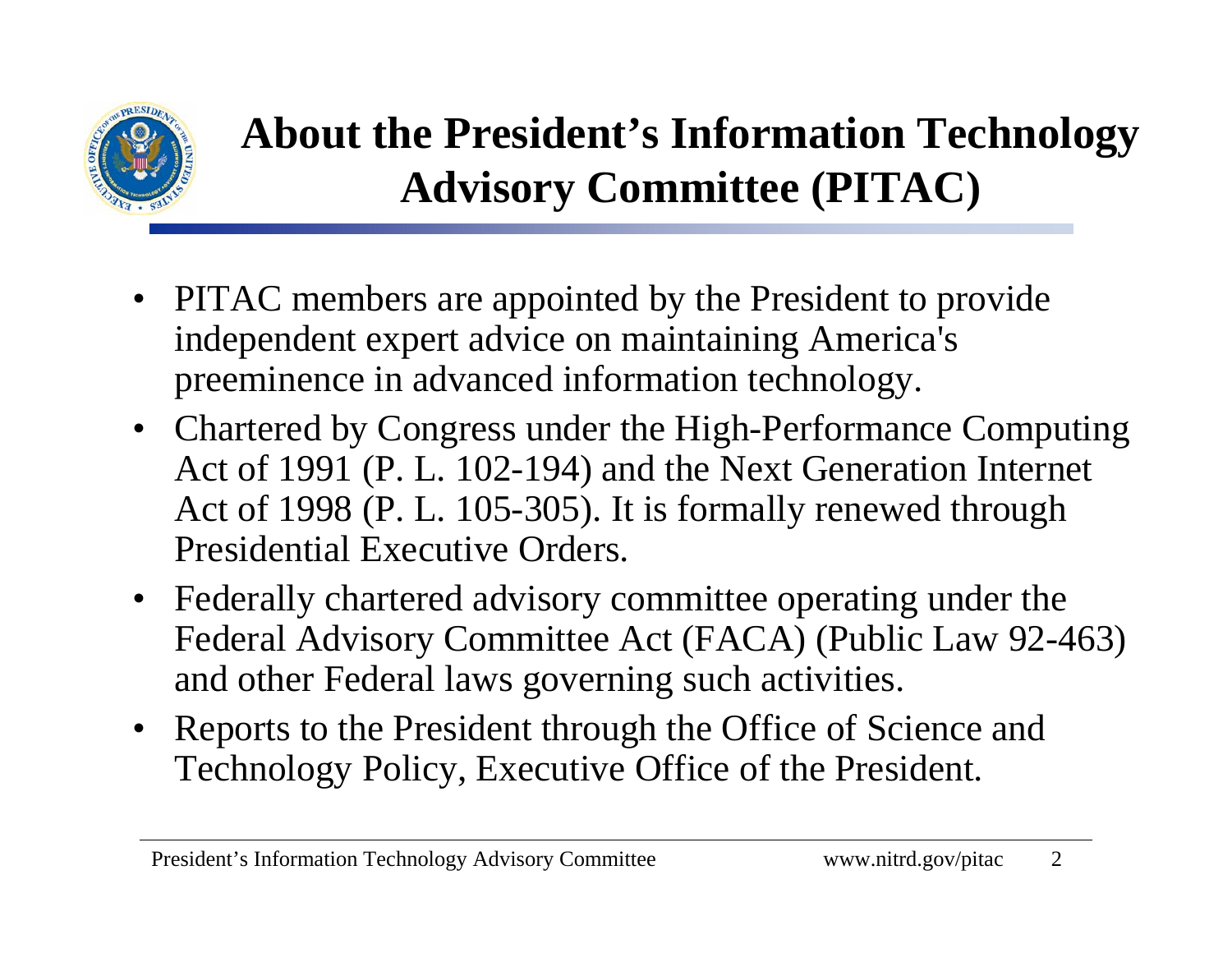

#### **Subcommittee on Computational Science**

- *Daniel A. Reed*, Ph.D., *Chair*, Chancellor's Eminent Professor, Vice-Chancellor for Information Technology and CIO, and Director, Renaissance Computing Institute, University of North Carolina at Chapel Hill
- *Ruzena Bajcsy*, Ph.D., Director, Center for Information Technology Research in the Interest of Society (CITRIS), University of California, Berkeley
- *Manuel A. Fernandez*, Managing Director with SI Ventures
- • *José-Marie Griffiths*, Ph.D., Dean, School of Information and Library Sciences, University of North Carolina at Chapel Hill
- *Randall D. Mott*, Senior Vice President and Chief Information Officer, Dell Computer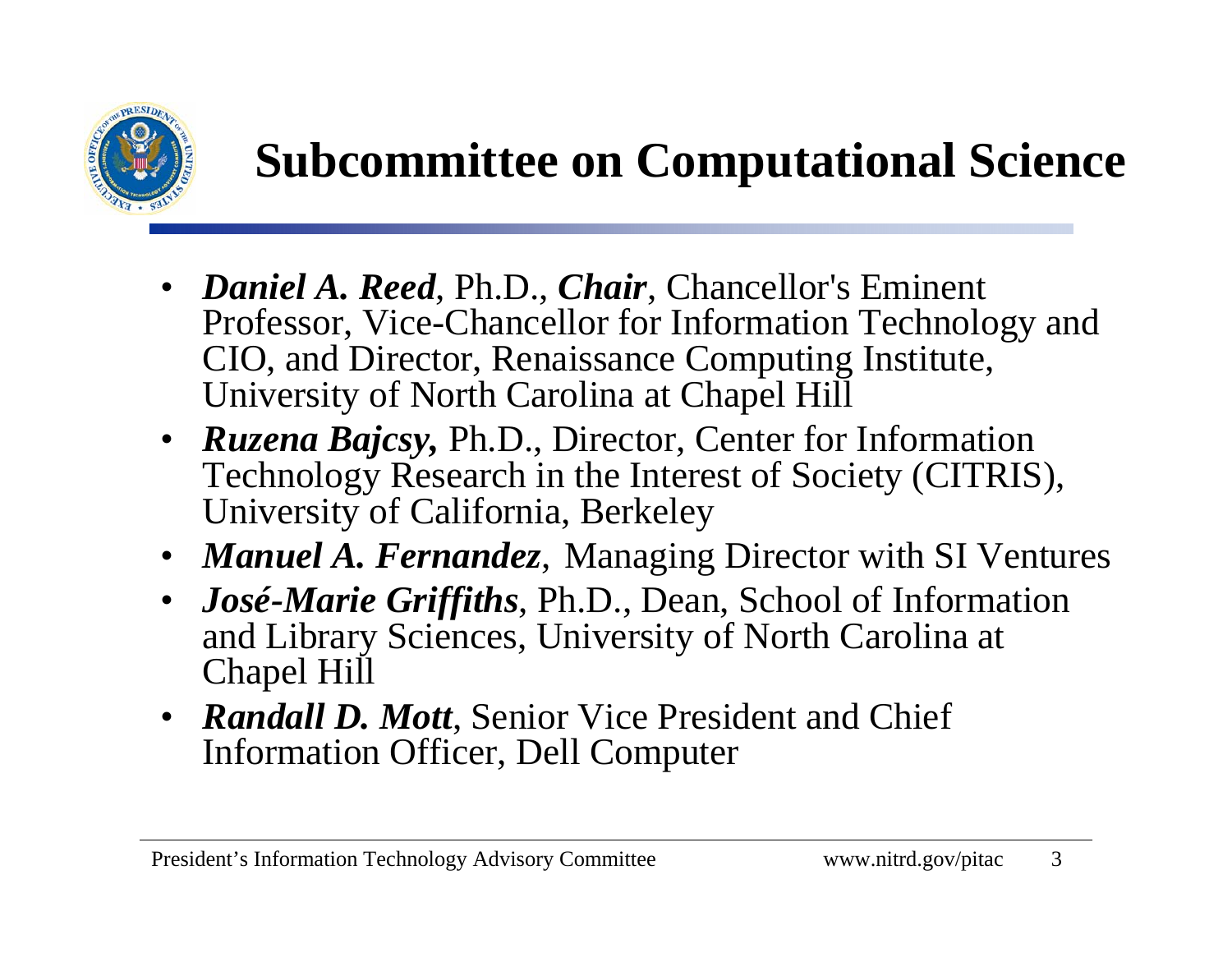

# **Subcommittee's Charge (1/3)**

June 9, 2004 letter from Dr. John H. Marburger, III, Science Adviser to the President

- 1. How well is the Federal Government targeting the right research areas to support and enhance the value of computational science? Are agencies' current priorities appropriate?
- 2. How well is current Federal funding for computational science appropriately balanced between short term, low risk research and longer term, higher risk research? Within these research arenas, which areas have the greatest promise of contributing to breakthroughs in scientific research and inquiry?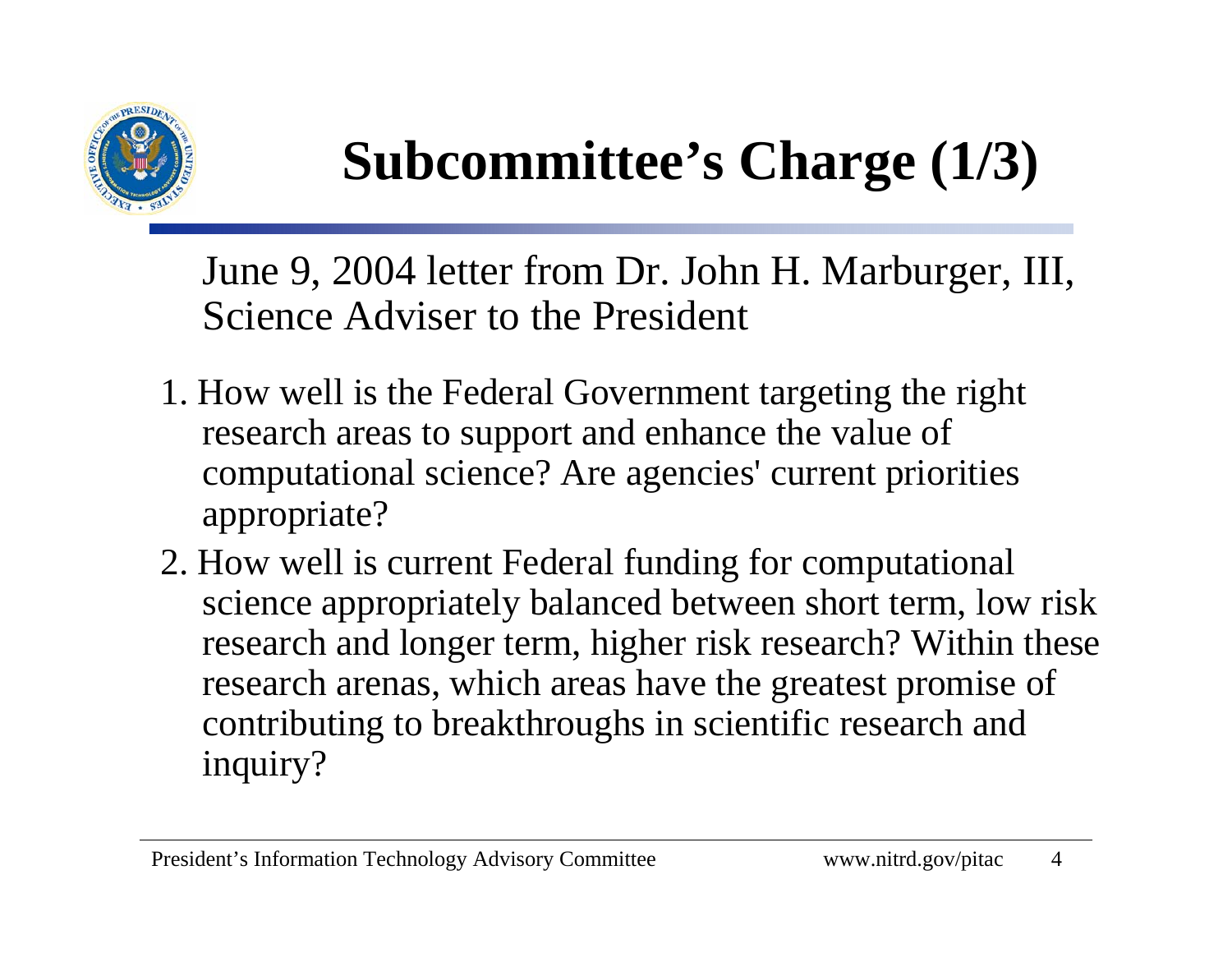

# **Subcommittee's Charge (2/3)**

- 3. How well is current Federal funding balanced between fundamental advances in the underlying techniques of computational science versus the application of computational science to scientific and engineering domains? Which areas have the greatest promise of contributing to breakthroughs in scientific research and inquiry?
- 4. How well are computational science training and research integrated with the scientific disciplines that are heavily dependent upon them to enhance scientific discovery? How should the integration of research and training among computer science, mathematical science, and the biological and physical sciences best be achieved to assure the effective use of computational science methods and tools?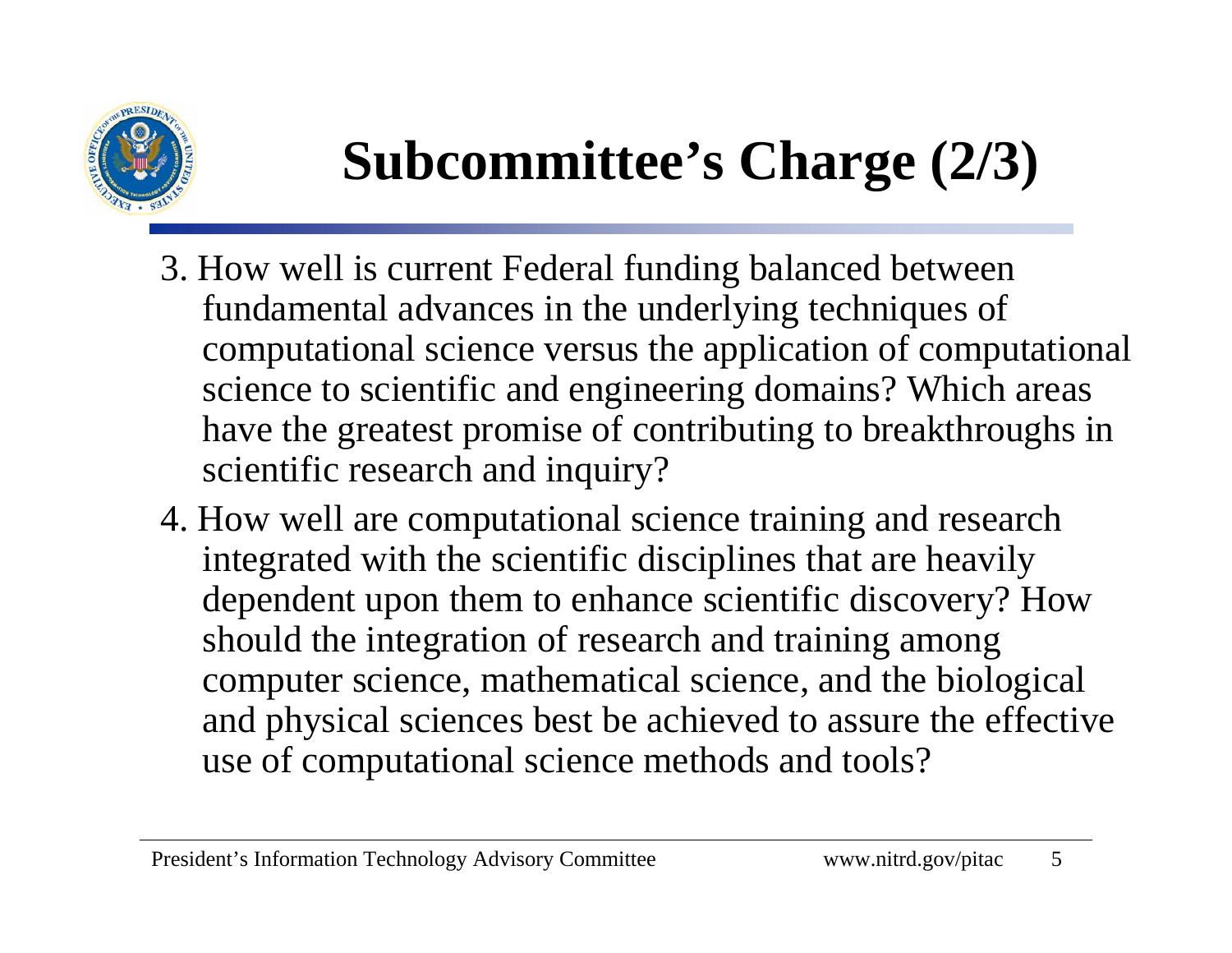

# **Subcommittee's Charge (3/3)**

- 5. How effectively do Federal agencies coordinate their support for computational science and its applications in order to maintain a balanced and comprehensive research and training portfolio?
- 6. How well have Federal investments in computational science kept up with changes in the underlying computing environments and the ways in which research is conducted? Examples of these changes might include changes in computer architecture, the advent of distributed computing, the linking of data with simulation, and remote access to experimental facilities.
- 7. What barriers hinder realizing the highest potential of computational science and how might these be eliminated or mitigated?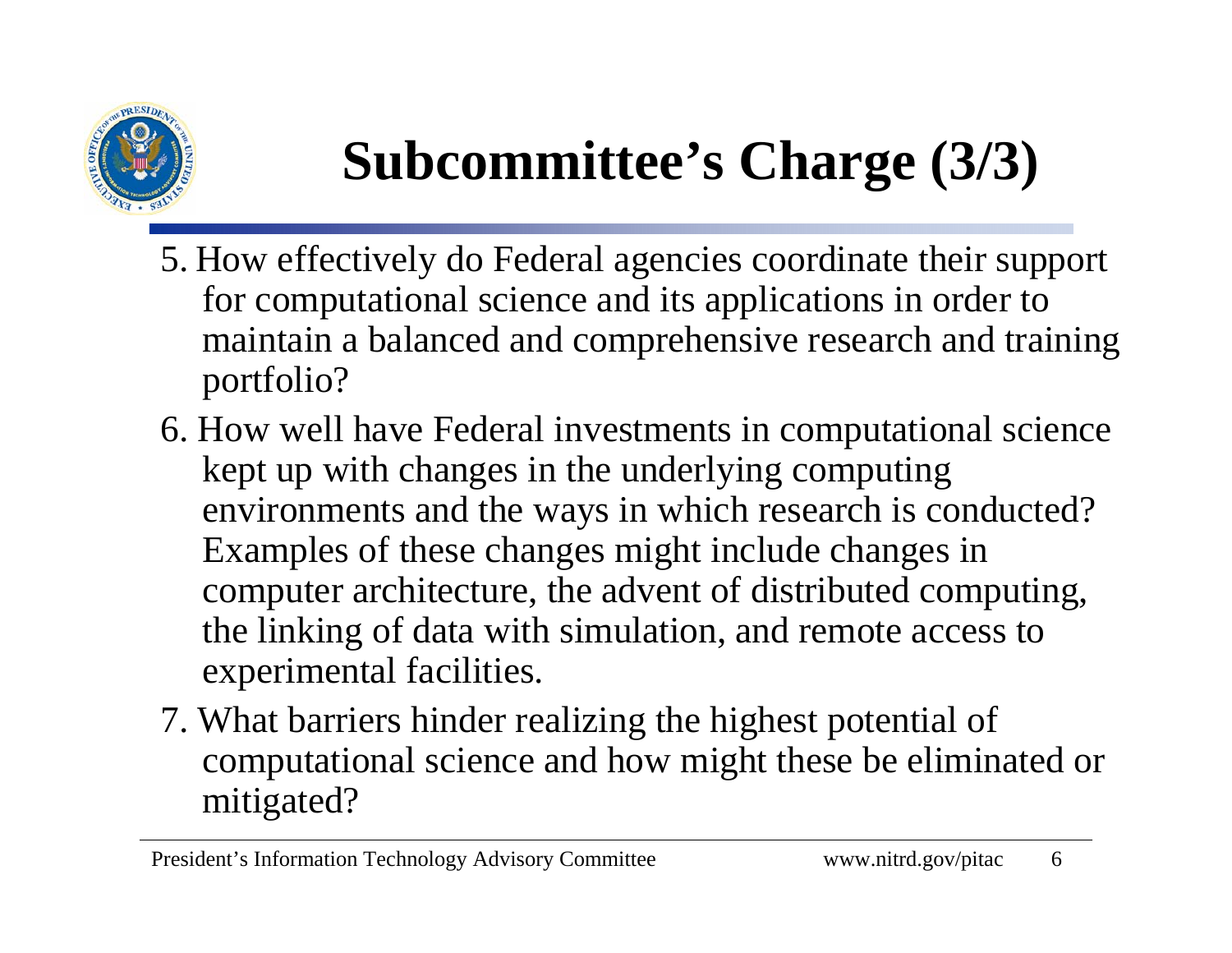

## **Subcommittee Work Plan**

- •June 9: Charge from the White House
- •June 17: PITAC meeting (Arlington, Virginia)
- •September 16: Information gathering meeting (Chicago)
- •October 19: Information gathering meeting (Arlington, Virginia)
- November 4: PITAC meeting (Arlington, Virginia)
- •*November 10: Birds of a Feather (BOF) at Supercomputing 2004*
- November-December: Report drafting and input solicitation
- •January 2005: PITAC meeting - major review of the draft report
- February March 2005: Editing
- •March 2005: Review and approval of final draft report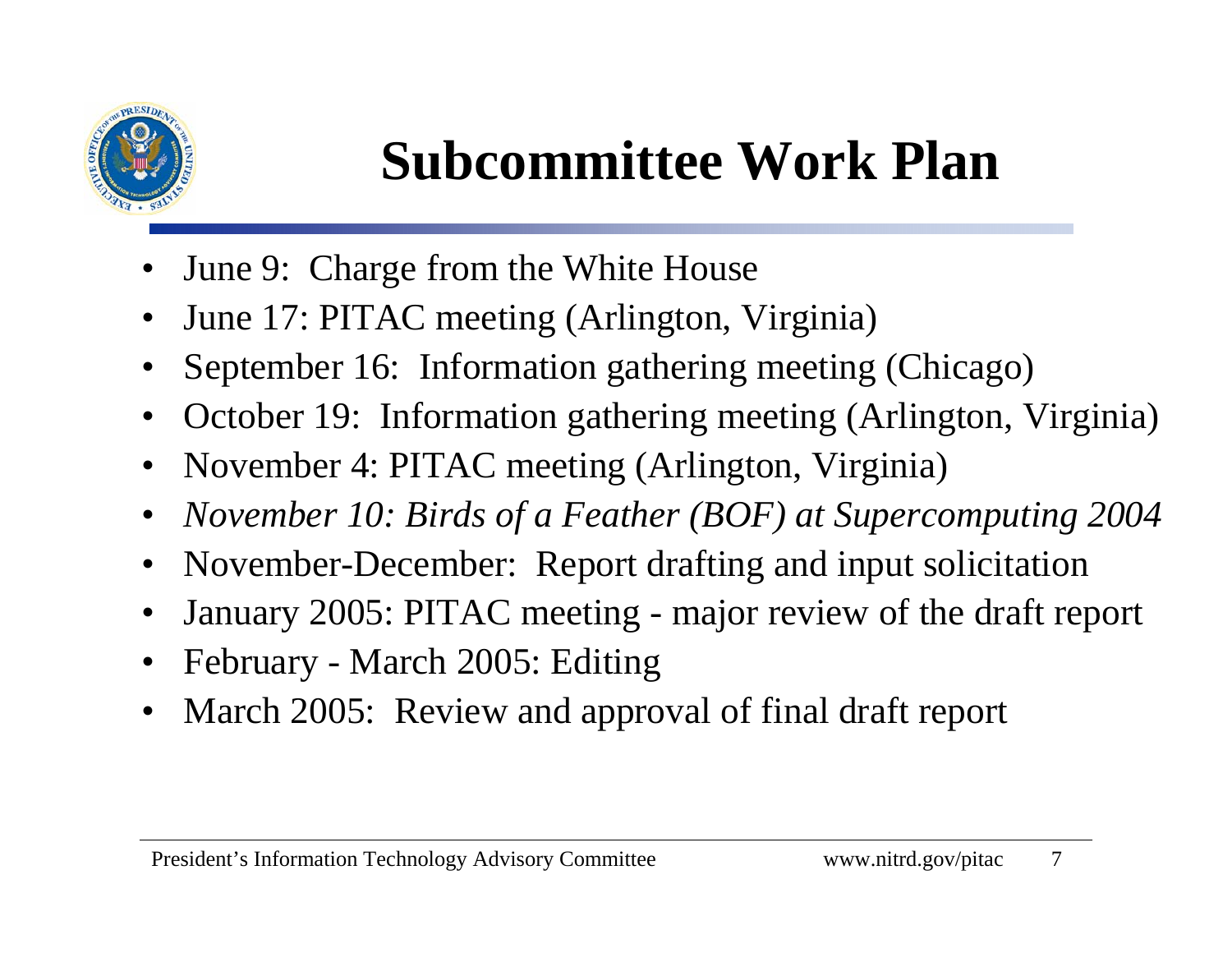

#### **Computational Science: Essential to Scientific Discovery (1/2):**

- • Computing has become the third component of scientific discovery, complementing theory and experiment.
- • Computing is so integral to the scientific process that its limitations now constrain scientific discovery.
- $\bullet$  The explosive growth in the resolution of sensors and scientific instruments has led to unprecedented volumes of experimental data. Computational science now broadly includes modeling, simulation, and scenario assessment using sensor data from diverse sources.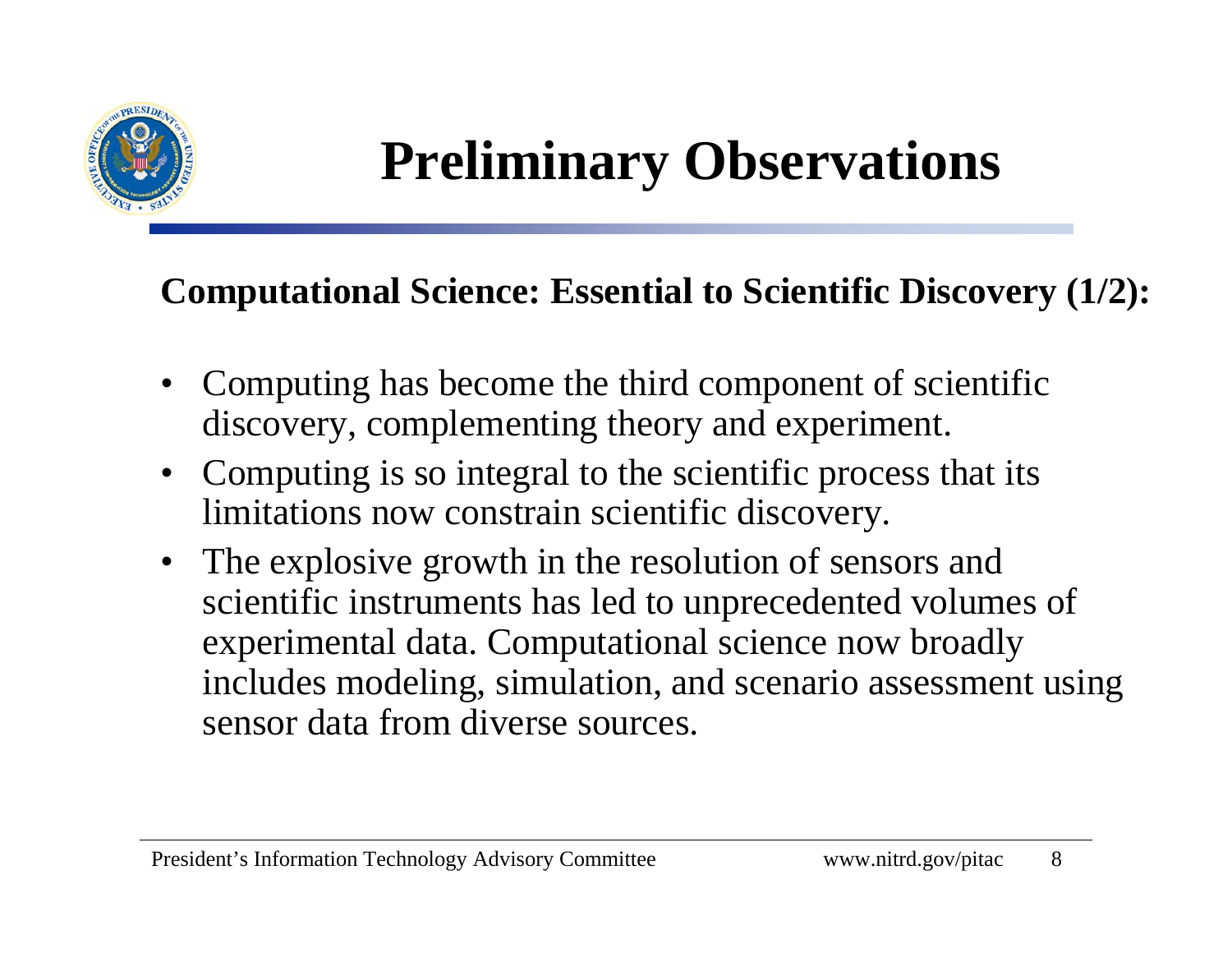

#### **Computational Science is Essential to Scientific Discovery (2/2):**

- $\bullet$  Complex multidisciplinary problems, from public policy through national security to scientific discovery and economic competitiveness, have emerged as new drivers of computational science, complementing the historical focus on single disciplines.
- Developing leading edge computational science applications is a complex process involving teams of people that must be sustained for a decade or more to yield the full fruits of investment.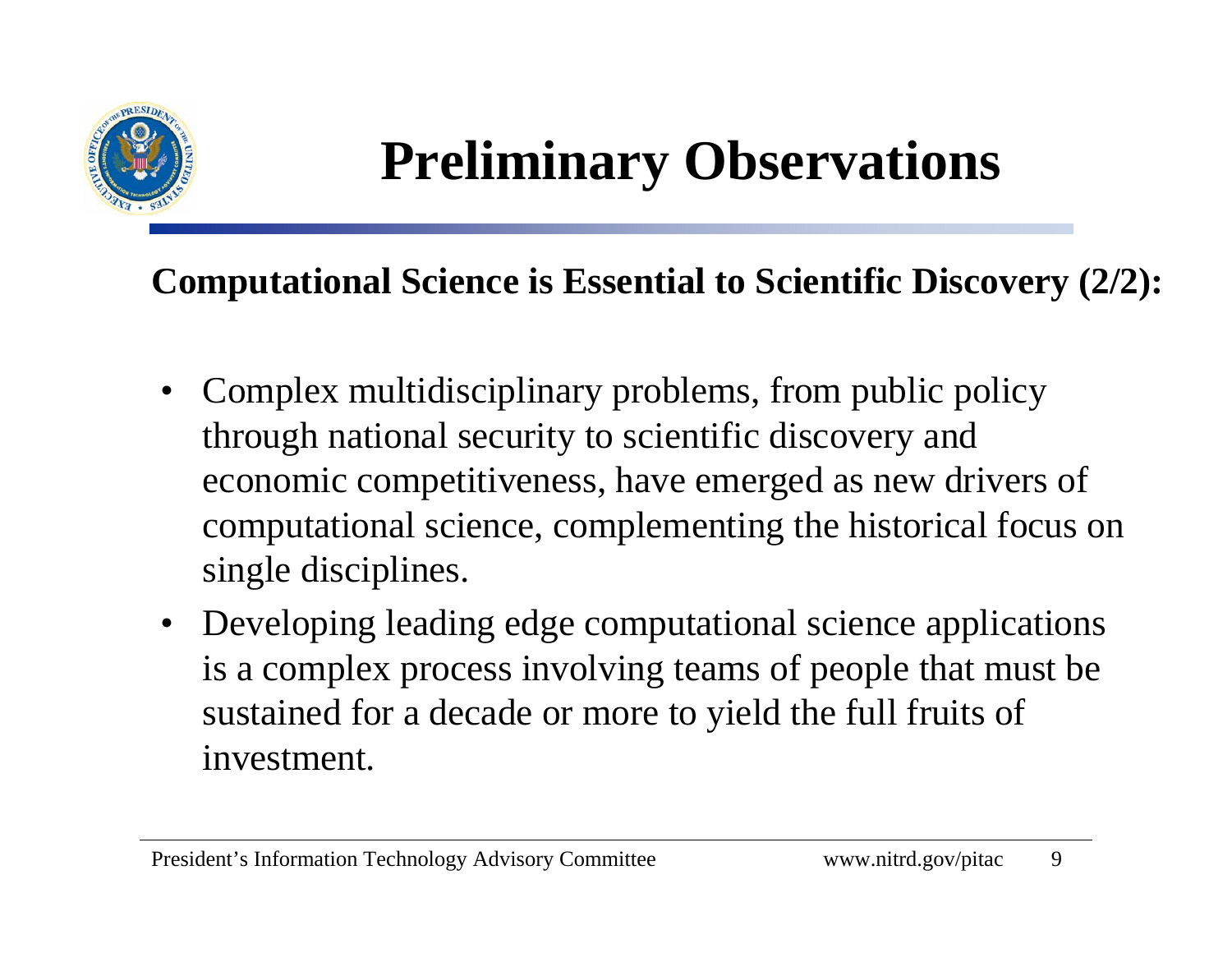

#### **Current State of Computational Science:**

- $\bullet$  There is a disconnect between commercial practice and the computing infrastructure needs of government and academia. Commercial needs are (in several cases) no longer driving technology acceleration.
- $\bullet$  Short-term investment and limited strategic planning have led to excessive focus on incremental research rather than on the long-term research with lasting impact that can solve critical problems.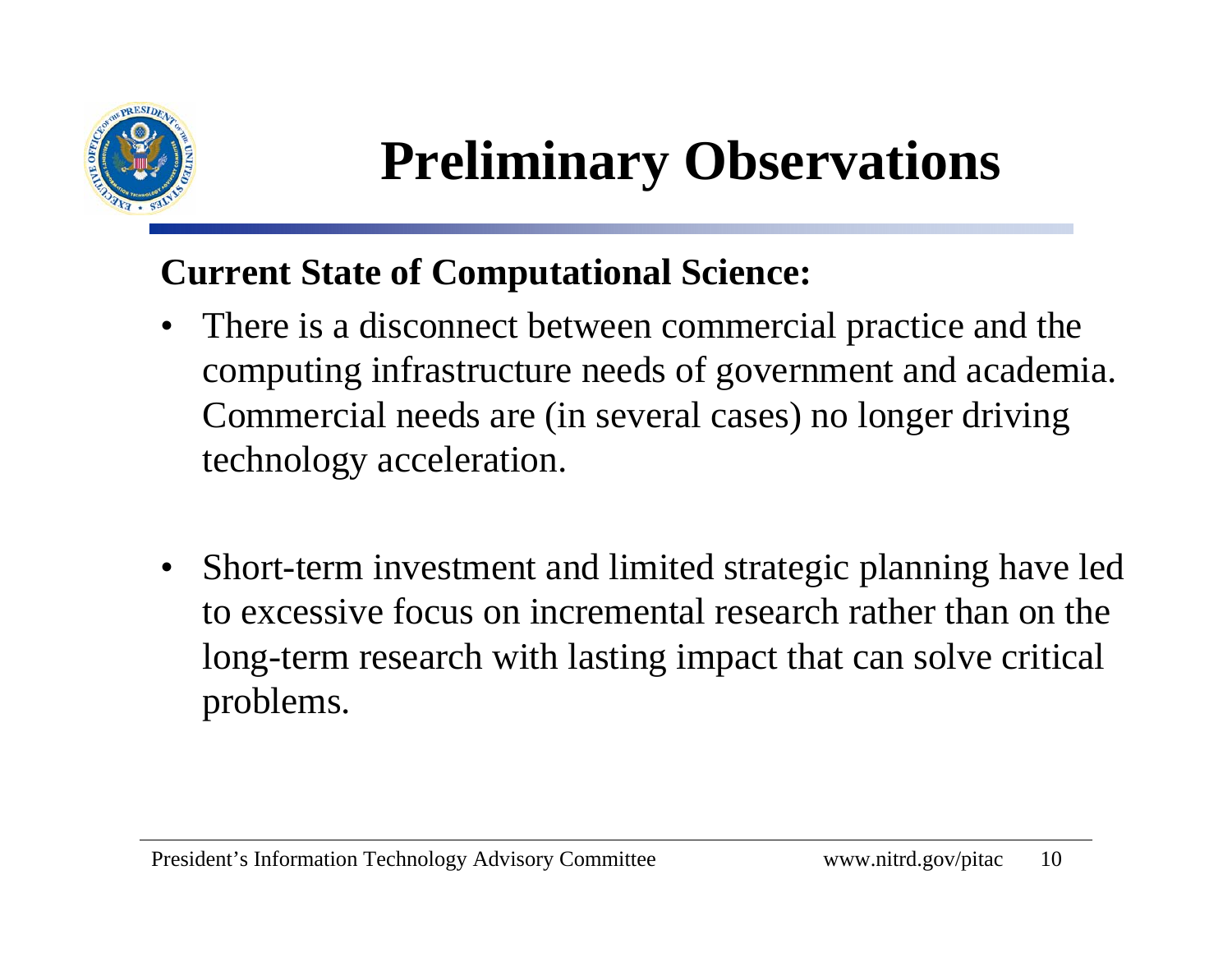

#### **Paths to Progress (1/3):**

• Computational science would benefit from a roadmap outlining decadal priorities for investment, with a clear assessment of those priorities derived from a survey of the problems and challenges. Agencies could then respond to these with a strategic plan in recognition of those priorities and funding requirements.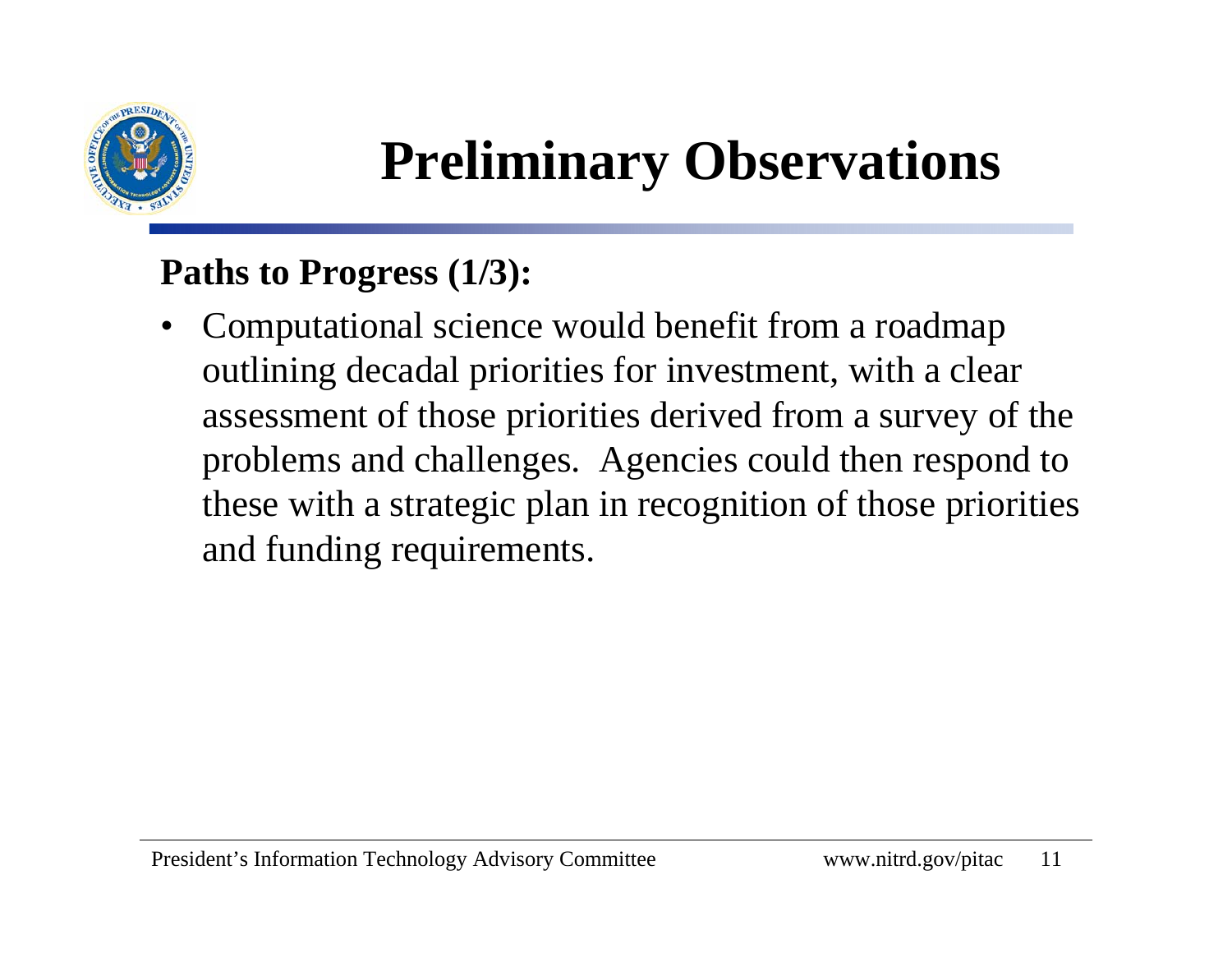

#### **Paths to Progress (2/3):**

- $\bullet$  Solutions must be "right sized" for the problems
	- temporally, recognizing the time to solution
	- socially and fiscally, recognizing complexity and sustainability
- • Diverse solutions are needed for different structural issues
	- community organization/coordination for increased leverage
	- structural infrastructure investment
		- creating baselines for community research and development
	- coordination across agencies and missions for R&D transfer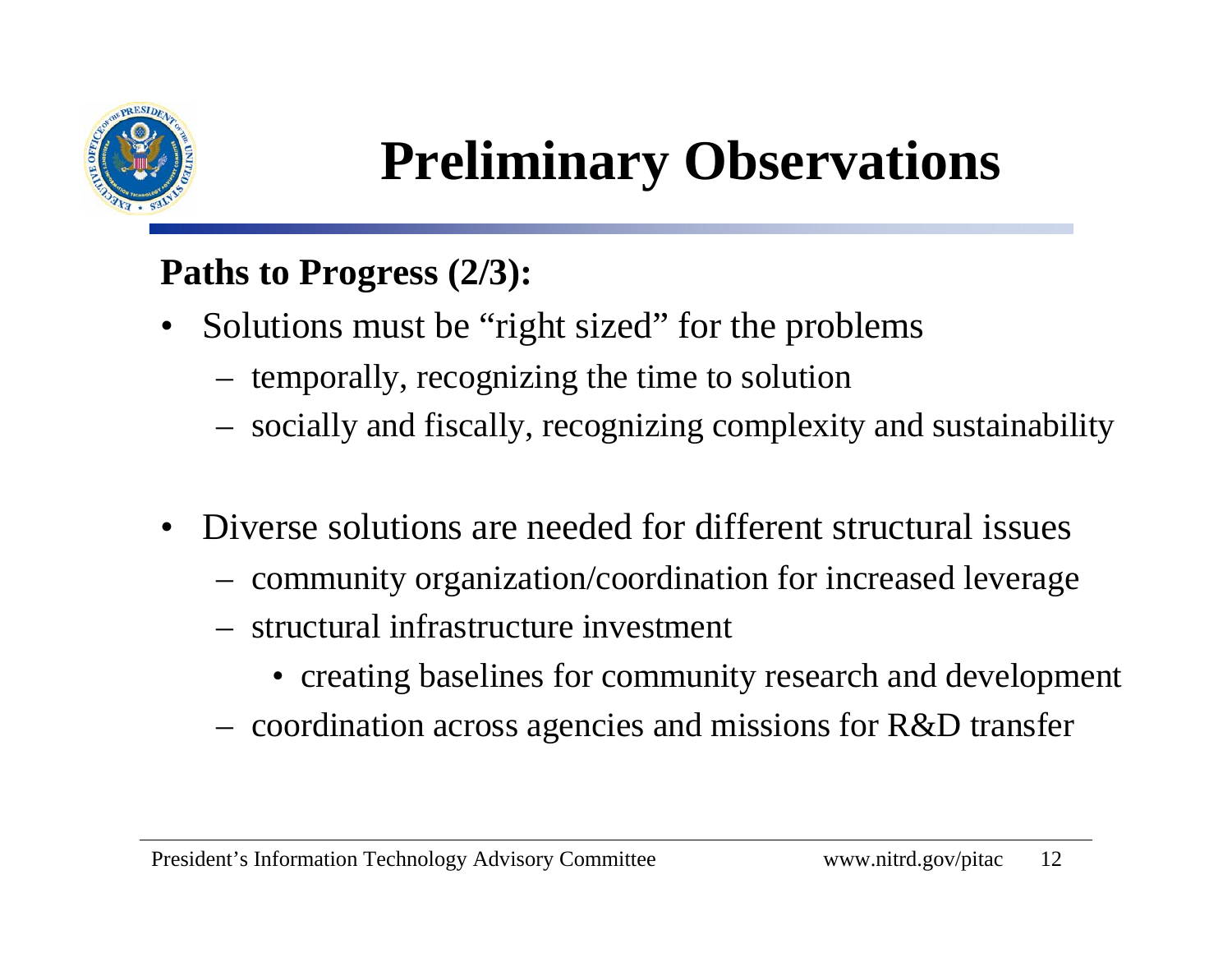

#### **Paths to Progress (3/3):**

- • Strategic execution, based on systemic assessment of programs and components within a long-term, strategic plan, is needed within and across agencies to create a vibrant, holistic research environment and infrastructure. Individual programs and solicitations must be viewed and managed within the context of strategic and tactical goals.
- $\bullet$  Sustained investment in computational science infrastructure, defined broadly to include people, software, data, and systems, is needed to fully realize the promise of computational science.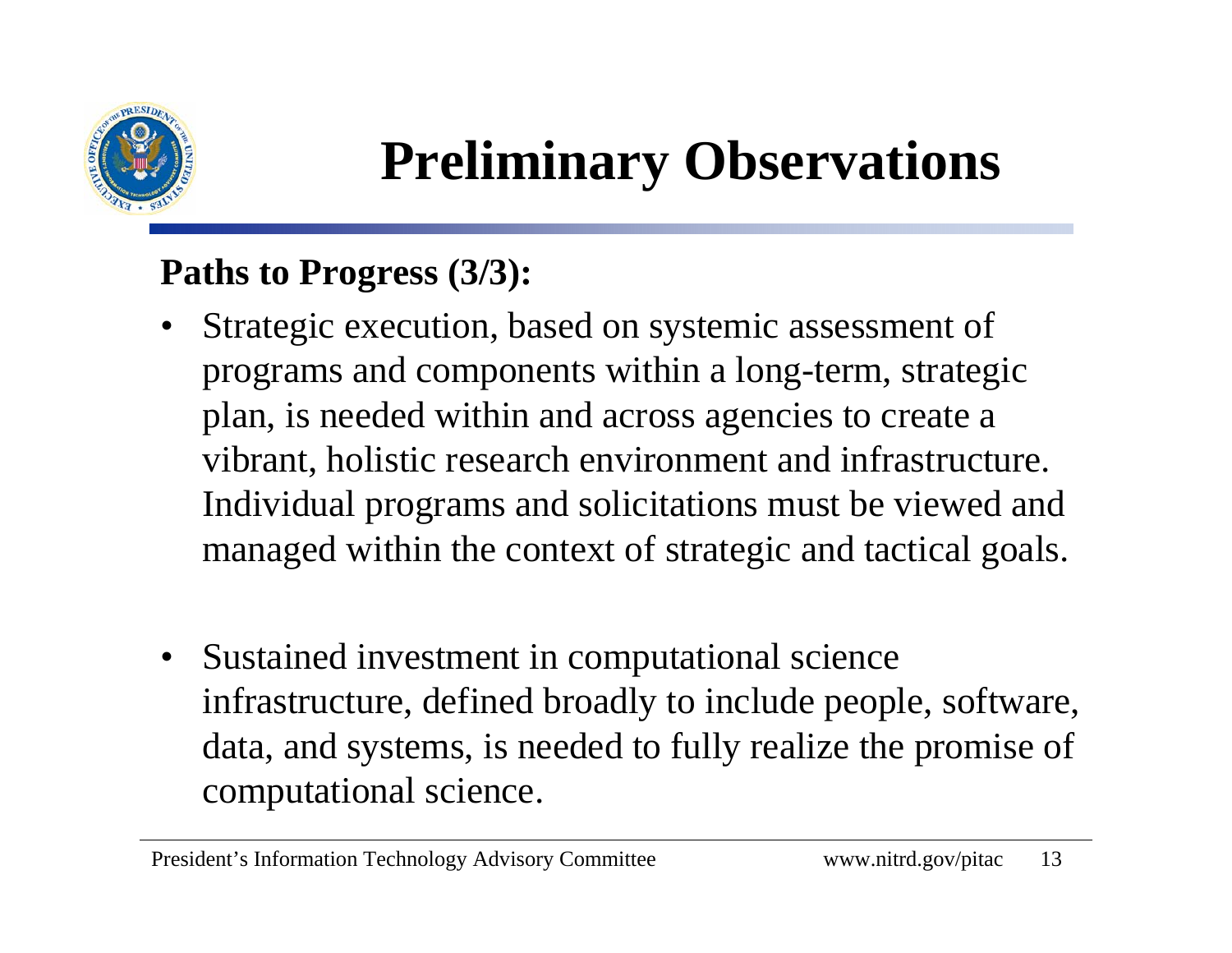

#### **Paths to Progress - People (1/2):**

- $\bullet$  The limited number of senior leaders in computational science has constrained community advocacy and agency leadership.
- • Interdisciplinary education in computational science and computing technologies is inadequate, reflecting the traditional disciplinary boundaries in higher education. Only systemic change to university organizational structures will yield the needed outcomes.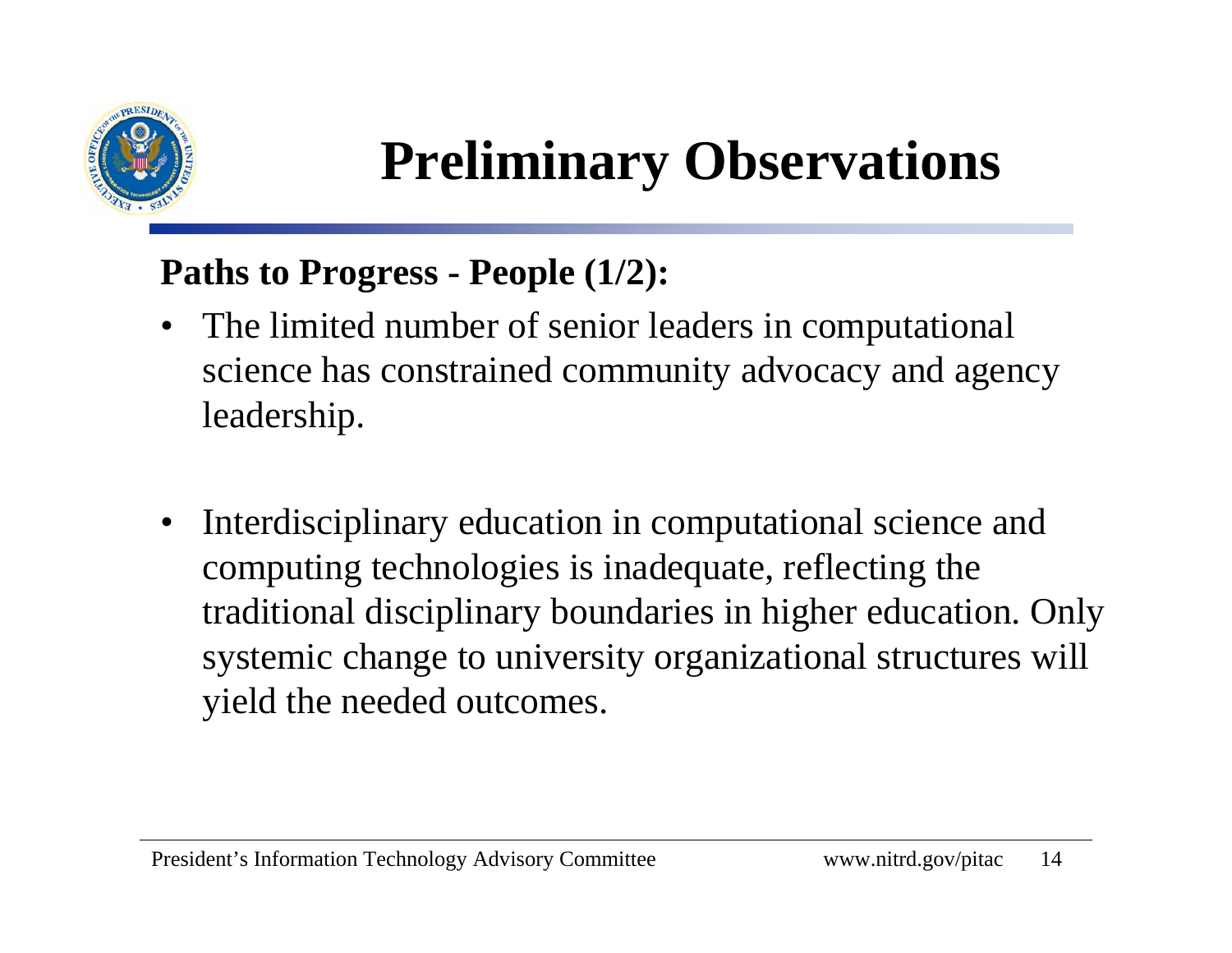

#### **Paths to Progress - People (2/2):**

• There are few, if any, rewards for interagency coordination and collaboration on science, technology, and infrastructure development pipelines. The result has been loss of critical opportunities to sustain and develop critical capabilities, and transfer them to the commercial sector.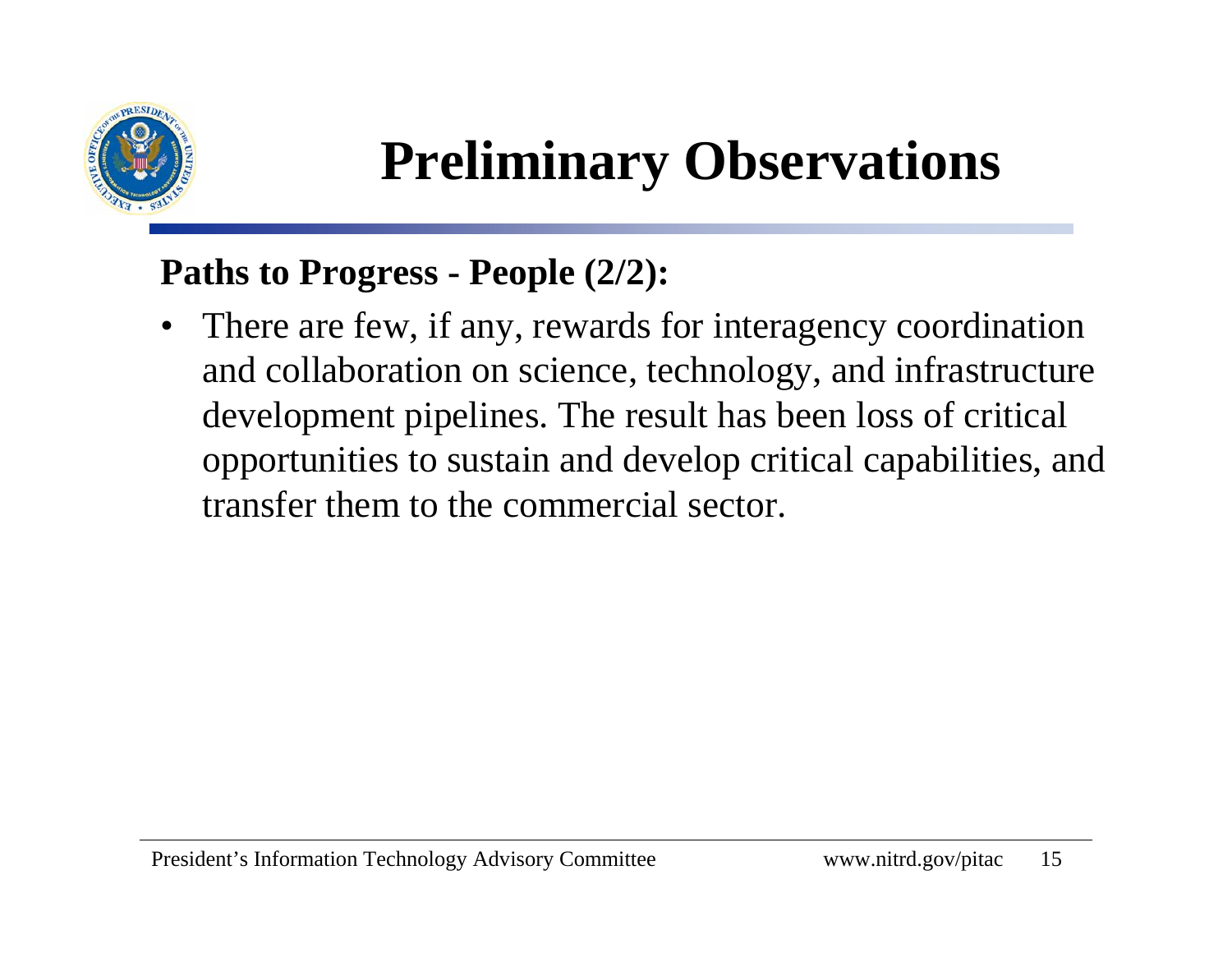

#### **Paths to Progress - Software:**

- • Easy to use, accessible, scalable software that interoperates with existing user environments is not adequately available.
- $\bullet$  Community verification and validation of computational science results, via access to the software and data, are needed to accelerate scientific discovery.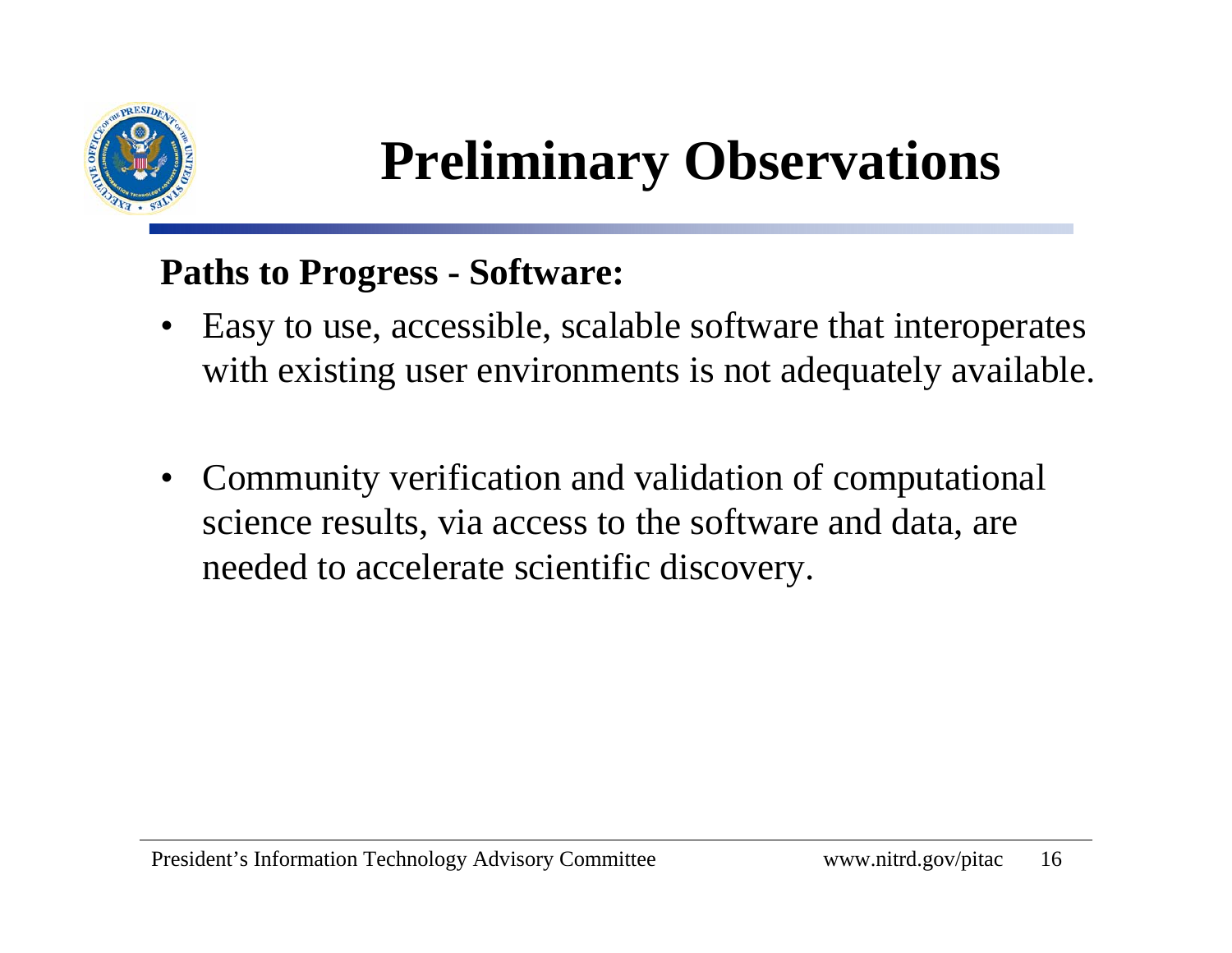

#### **Paths to Progress - Hardware:**

- $\bullet$  National computing resources, high end computers, are not readily accessible/available to both small and large agencies and industry. Even when such systems are available, they are not sufficiently easy to use.
- $\bullet$  A sustainable infrastructure is needed that provides access to leading edge capabilities for computational science. This requires long term investments.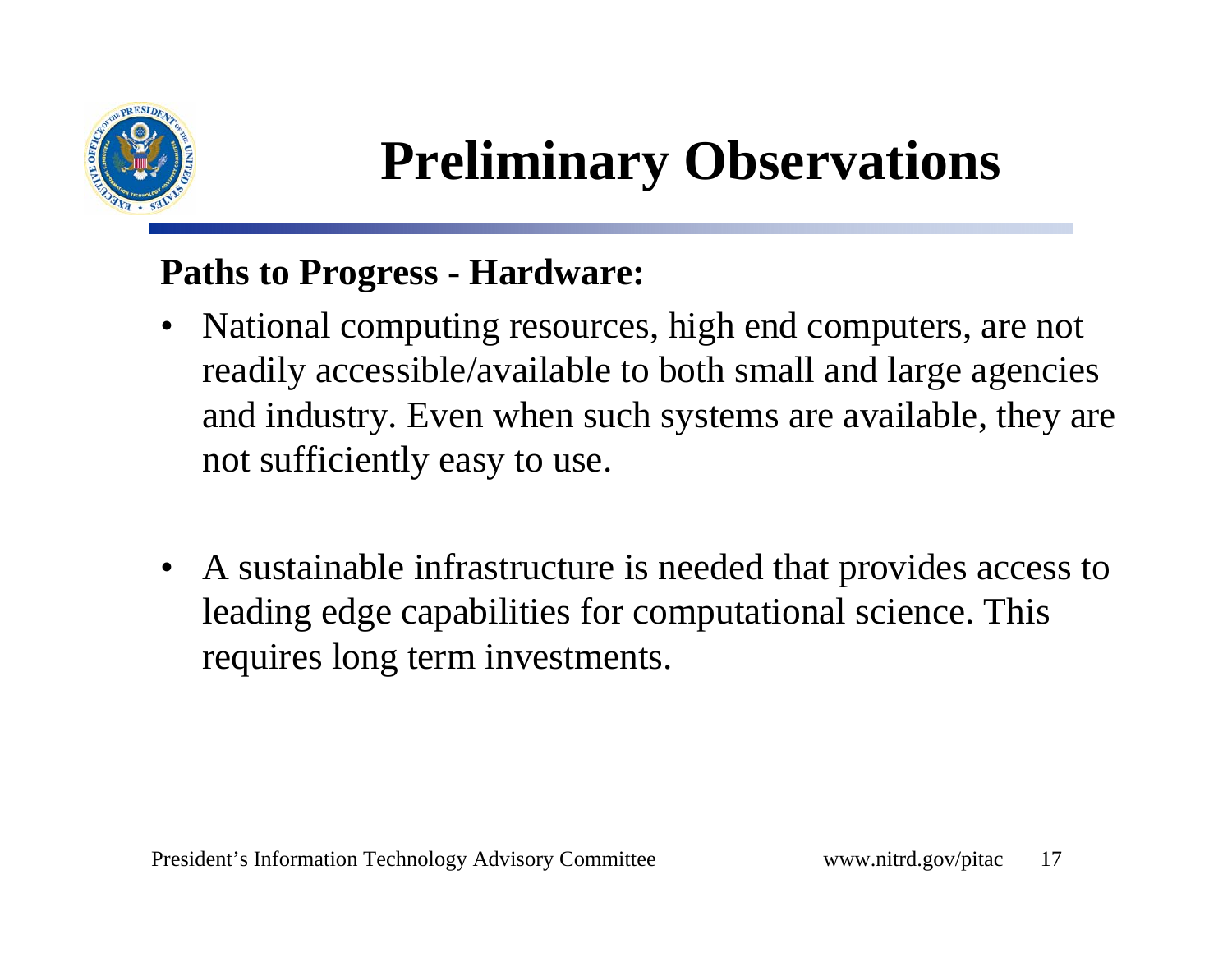

### **Report Schedule**

- • *November 10*
	- *Birds of a Feather (BOF) at Supercomputing 2004*
- November-December
	- report drafting and input solicitation
- $\bullet$  January 2005
	- PITAC meeting with major review of draft report
- • February - March 2005
	- editing
- March 2005
	- approval of final draft report at PITAC meeting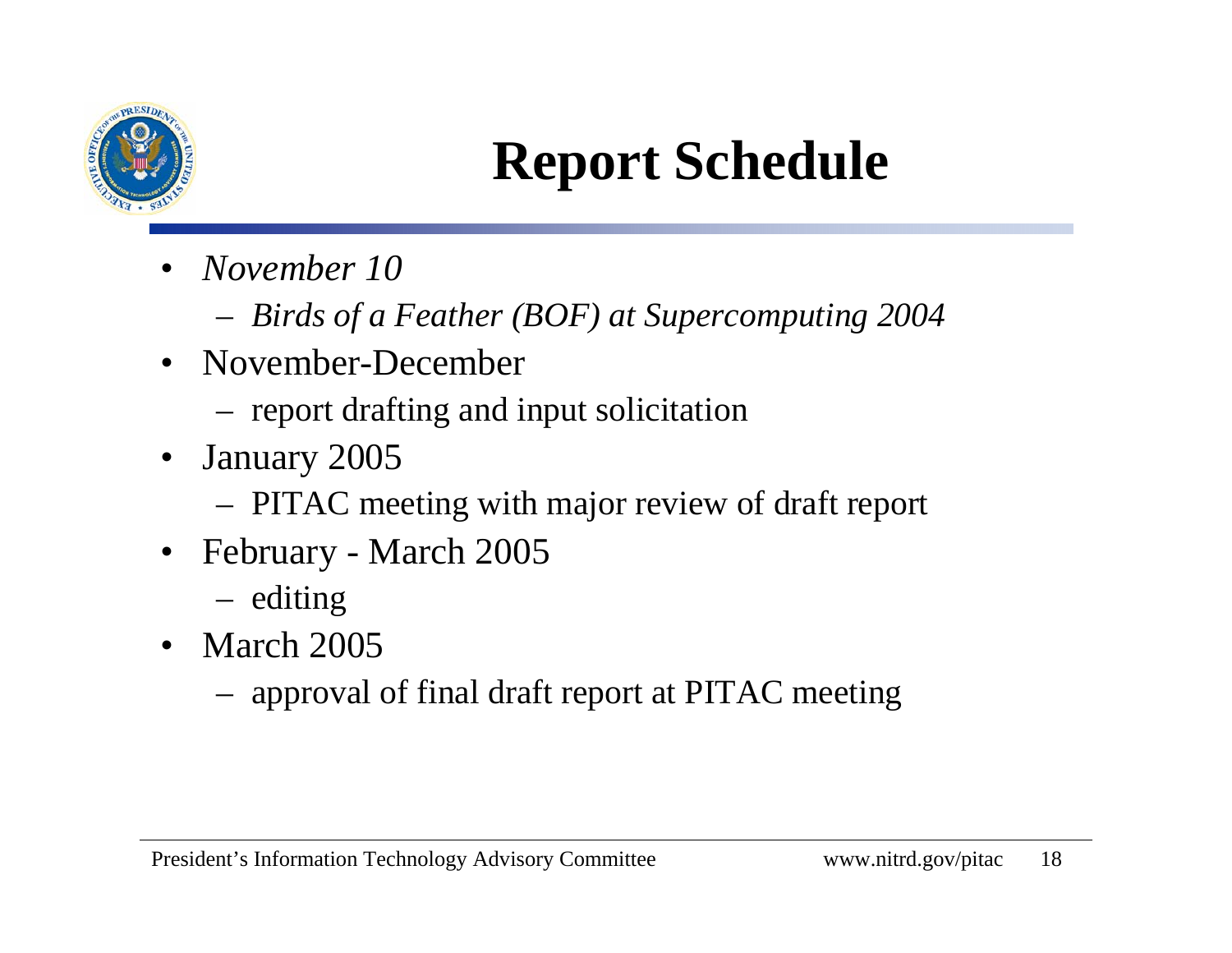

## **Questions For Today**

- 1. What are the important problems in computational science that should be addressed that are not being addressed today? What opportunities and visions might be pursued if additional resources were available? What major breakthroughs in science could then be realized?
- 2. Is the portfolio of Federal funding programs for computational science appropriately balanced between short term, lower risk research and longer term, higher risk research? If not, what adjustments would be desirable?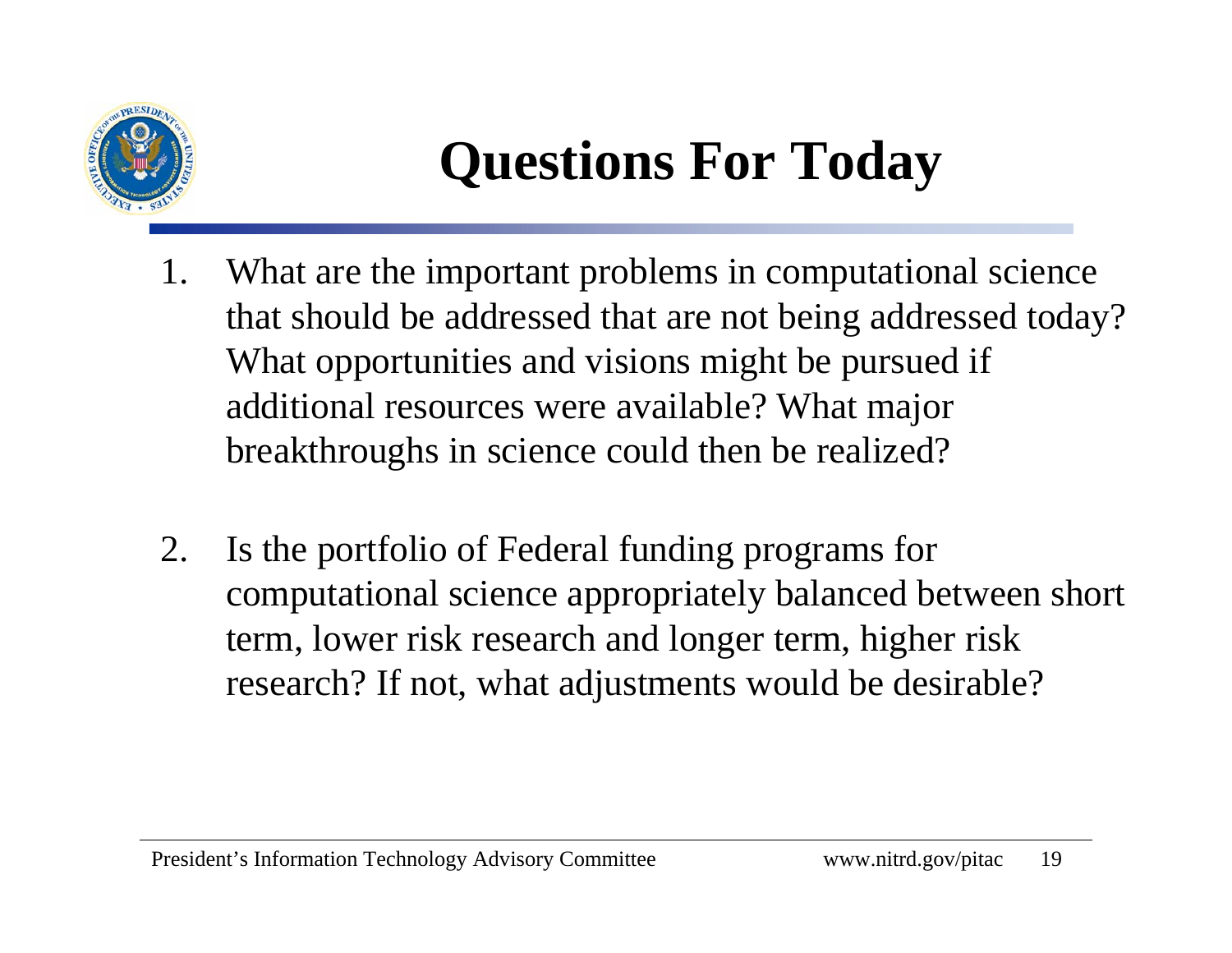

## **Questions For Today**

- 3. How can computational science research be better integrated into the scientific disciplines that are heavily dependent on it to enhance scientific research and inquiry?
- 4. Consider the ways in which Federal agencies coordinate IT research, development, prototyping, and procurement in support of science and engineering research. How could this coordination be improved?